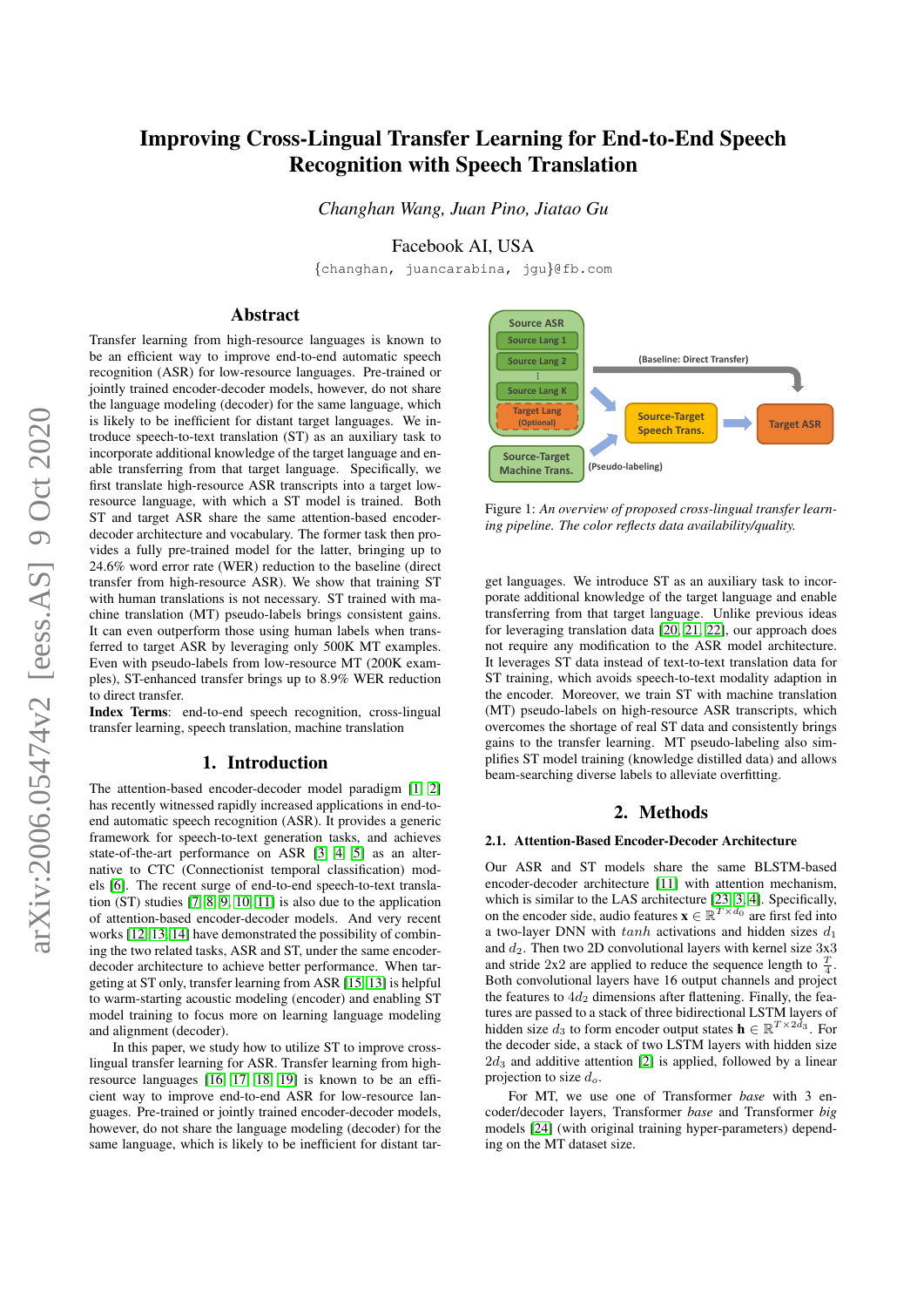### 2.2. Speech Translation Trained with Pseudo-Labels

Word-level or sequence-level knowledge distillation (KD) is helpful to MT [\[25\]](#page-4-18) and ST [\[26\]](#page-4-19) model training, because it reduces noise and simplifies data distribution in the training set. Training end-to-end ST models is known to be difficult, given the fact that it needs to learn acoustic modeling, language modeling and alignment at the same time. When the training data distribution is complex, end-to-end ST models are likely to fit the data worse than cascading ASR and MT models. Moreover, ST labels are more expensive to obtain than ASR or MT ones. Existing ST corpora are strongly limited by size and language coverage, making ST model training even more difficult. To overcome the shortage of real data, we propose to pseudo-label ASR corpora with MT and train ST on the resulting datasets. This provides larger scale training data as well as more diversity (via different MT models and beam search) at little cost. Both are useful for alleviating overfitting. Moreover, training ST models with MT pseudo-labels can be viewed as a sequence-level KD process. Although potentially inaccurate pseudo-labels can hurt model training, pseudo-labels are easier to be fitted. This compensates its gap towards real labels, which are likely more difficult to learn. In our experiments, we show that ST models trained with pseudo-labels can even outperform those using real labels when transferred to the target ASR.

#### 2.3. Pre-training ASR on Speech Translation

Instead of pretraining target (low-resource) ASR directly on (multilingual) source (high-resource) ASR, we pretrain target ASR on source-to-target ST. The latter is pretrained on source ASR and leverages MT pseudo-labels on source ASR data for training. Figure [1](#page-0-0) provides an overview of our proposed transfer learning pipeline:  $ASR_{Source} \rightarrow ST_{Source-Target} \rightarrow ASR_{Target}$ . Our intuition is that this two-step approach helps to decouple transfer of language modeling (decoder) and acoustic modeling (encoder) to make transfer learning smoother and more effective. Moreover, the ST model leverages additional data (MT pseudolabels) for the target language and hence is likely to model the target language better. We use the same model architecture for ASR and ST, so that they can be easily transferred between each other: ASR<sub>Source</sub>  $\rightarrow$  ST<sub>Source-Target</sub><sup>[1](#page-1-0)</sup> and ST<sub>Source-Target</sub>  $\rightarrow$ ASR<sub>Target</sub>. Pretraining ST with ASR warm-starts acoustic modeling so that ST training can be more focused on learning language modeling and alignment. We may simplify the transfer learning pipeline by training ST from scratch. This still outperforms direct  $ASR_{Source} \rightarrow ASR_{Target}$  transfer in most of the cases as shown in our experiments. To another extreme, we may pre-train ST jointly on source+target ASR to warm-start from a better acoustic model:  $\text{ASR}_{\text{Source+Target}} \rightarrow \text{ST}_{\text{Source-Target}}.$ 

# 3. Experiments

## 3.1. Data

For English and English+French ASR, we use Librispeech [\[27\]](#page-4-20) and Common Voice  $[28]$  (v4, [2](#page-1-1)019-12-10 release).<sup>2</sup> We also use the ASR data in MuST-C [\[30\]](#page-4-22) (En-Nl subset) for the analysis in section [3.3.2.](#page-2-0) For target ASR, we use Portuguese (Pt), Chinese (Zh-CN), Dutch (Nl) and Mongolian (Mn) from Common Voice  $v4^2$  as well as Vietnamese (Vi) and Ht (Haitian) from IARPA Babel datasets (conversational telephone speech). Basic

| Table 1: Source and target ASR data. |  |  |  |  |  |  |
|--------------------------------------|--|--|--|--|--|--|
|--------------------------------------|--|--|--|--|--|--|

<span id="page-1-2"></span>

|                | Dataset                | Train | <b>Speakers</b>             |  |  |  |  |
|----------------|------------------------|-------|-----------------------------|--|--|--|--|
| Source ASR     |                        |       |                             |  |  |  |  |
| CV <sub></sub> | Common Voice: English  | 477h  | 15.2k                       |  |  |  |  |
| $CV_{Fr}$      | Common Voice: French   | 264h  | 1.8k                        |  |  |  |  |
| LS             | Librispeech            | 960h  | 2.3k                        |  |  |  |  |
| MC             | $MUST-C: En-N1$        | 422h  | 2.2k                        |  |  |  |  |
| Target ASR     |                        |       |                             |  |  |  |  |
| Vi             | IARPA Babel 107b-y0.7  | 96h   | 0.6k                        |  |  |  |  |
| Ht             | IARPA Babel 201b-y0.2b | 70h   | 0.3K                        |  |  |  |  |
| Pt             | Common Voice v4        | 10h   | $\mathcal{D}_{\mathcal{L}}$ |  |  |  |  |
| $Zh$ - $CN$    | Common Voice v4        | 10h   | 22.                         |  |  |  |  |
| Nl             | Common Voice v4        | 7h    | 78                          |  |  |  |  |
| Mn             | Common Voice v4        | 3h    |                             |  |  |  |  |

Table 2: *MT data and Transformer models.*

<span id="page-1-3"></span>

|                 | Dataset         | En/Fr Sent. | Model       |
|-----------------|-----------------|-------------|-------------|
| Vi              | OpenSubtitles   | 4M/3M       | <b>Base</b> |
| Ht              | JW300           | 220K/220K   | Base $3+3$  |
| Pr              | OpenSubtitles   | 33M/23M     | Big         |
| Zh              | MultiUN         | 10M/10M     | Big         |
| N <sub>1</sub>  | OpenSubtitles   | 37M/25M     | Big         |
| Mn              | JW300+GNOME+QED | 210K/203K   | Base $3+3$  |
| $\text{Nl}_W$   | WikiMatrix      | 511K/-      | Base $3+3$  |
| $Nl_S$          | OpenSubtitles   | $37M/-$     | Base $3+3$  |
| $\mathrm{NI}_M$ | OpenSubtitles   | $37M/-$     | <b>Base</b> |

statistics of all used ASR corpora can be found in Table [1.](#page-1-2) For MT, we use a variety of datasets indexed by OPUS [\[31\]](#page-4-24), which are listed in Table [2.](#page-1-3)

#### 3.2. Experimental Setup

For all texts, we normalize their punctuation and tokenize them with sacreMoses<sup>[3](#page-1-4)</sup>. For ASR and ST, we lowercase the texts (except for Babel). For ASR, we remove all punctuation markers except for apostrophes. We use character vocabularies for ASR and ST, and use BPE vocabularies [\[32\]](#page-4-25) for MT. We extract 80 channel log-mel filterbank features (windows with 25ms size and 10ms shift) using Kaldi [\[33\]](#page-4-26), with per-utterance cepstral mean and variance normalization (CMVN) applied. We remove training samples having more than 3,000 frames or more than 512 characters for GPU memory efficiency.

The configuration of MT models can be found in Table [2.](#page-1-3) For ASR and ST models, we set  $d_1 = 256$ ,  $d_2 = 128$ ,  $d_3 = 512$  and  $d_0 = 128$ . We adopt SpecAugment [\[4\]](#page-3-3) (LB policy without time warping) to alleviate overfitting. All models are implemented in Fairseq [\[34\]](#page-4-27). We use a beam size of 5 for decoding. We average the last 5 checkpoints for ASR and ST, and average the last 2 checkpoints for MT. For MT and ST, we report case-insensitive tokenized BLEU [\[35\]](#page-4-28) using sacre-BLEU [\[36\]](#page-4-29). For ASR, we report character error rate (CER) on Chinese (no word segmentation) and word error rate (WER) on the other languages using VizSeq [\[37\]](#page-4-30).

<span id="page-1-1"></span><span id="page-1-0"></span> $1$ Full model transfer excluding the embedding and softmax layers. <sup>2</sup>The original dataset splits contain only one sample per sentence.

We instead use extended splits [\[29\]](#page-4-23) to allow using all samples.

<span id="page-1-4"></span><sup>3</sup>https://github.com/alvations/sacremoses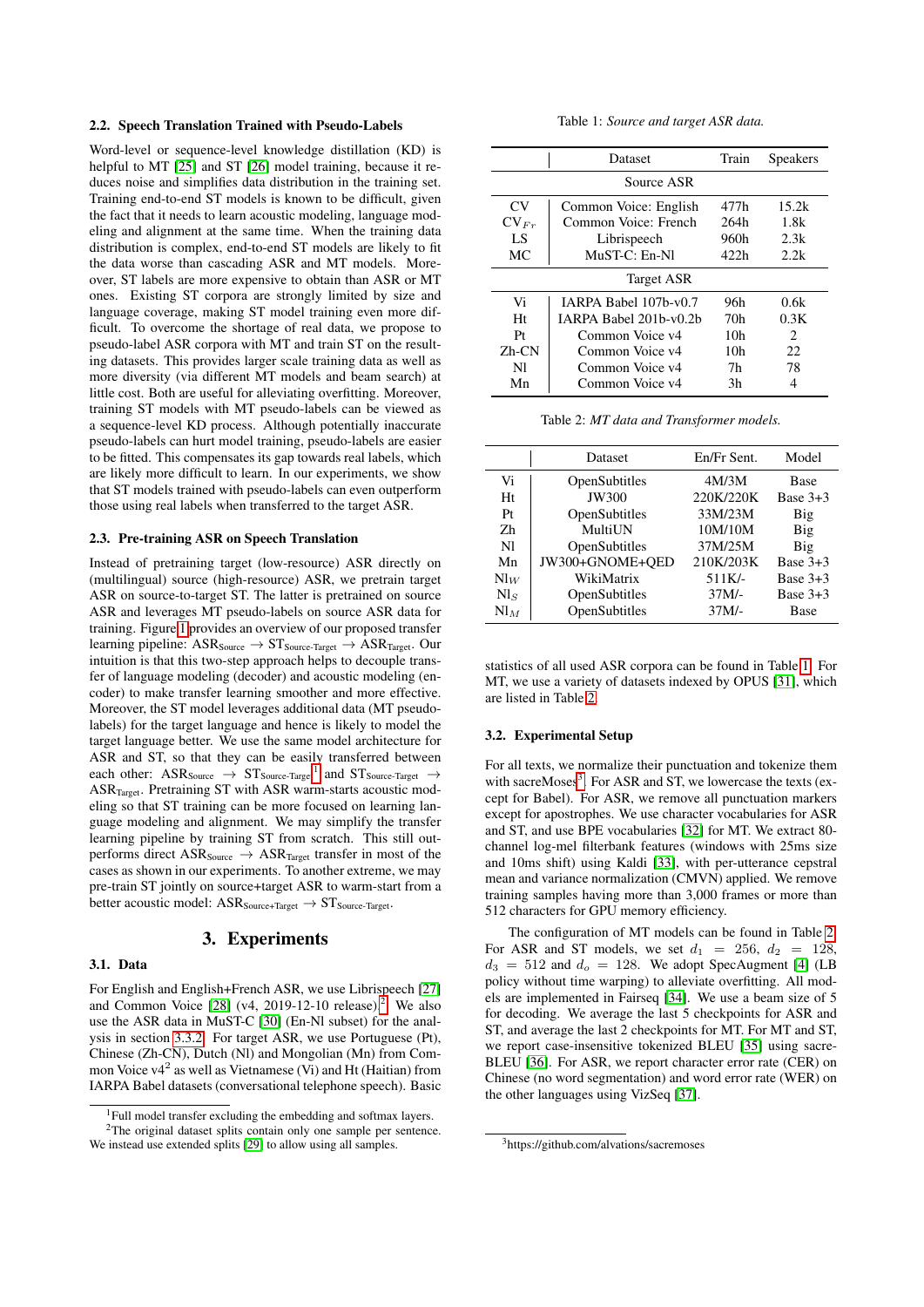<span id="page-2-2"></span>

|                     |                                          | Vi                                               | Ht                                               | Pt                                                | Zh-CN                                             | Nl                                                 | Mn                                                |
|---------------------|------------------------------------------|--------------------------------------------------|--------------------------------------------------|---------------------------------------------------|---------------------------------------------------|----------------------------------------------------|---------------------------------------------------|
| <b>Baseline</b>     |                                          | 57.2                                             | 66.1                                             | 62.3                                              | 90.3                                              | 96.5                                               | 109.7                                             |
|                     |                                          |                                                  |                                                  | From English                                      |                                                   |                                                    |                                                   |
| <b>CV</b>           | Src ASR<br>$+ST$<br>Src+Tgt ASR<br>$+ST$ | 53.7<br>$52.5(-2.2\%)$<br>51.6<br>$51.2(-0.8\%)$ | 60.7<br>59.3 $(-2.3\%)$<br>58.1<br>$57.2(-1.5%)$ | 40.9<br>$33.7(-17.6%)$<br>34.7<br>$31.2(-10.1\%)$ | 41.3<br>$35.3(-14.5\%)$<br>37.0<br>$35.2(-4.9\%)$ | 44.2<br>42.0 $(-5.0\%)$<br>42.5<br>40.4 $(-4.9\%)$ | 67.7<br>64.1 $(-5.3\%)$<br>63.0<br>$62.3(-1.1\%)$ |
| $CV+LS$             | Src ASR<br>$+ST$<br>Src+Tgt ASR<br>$+ST$ | 54.7<br>$52.9(-3.3\%)$<br>52.7<br>$52.2(-0.9\%)$ | 59.9<br>57.4 (-4.2%)<br>57.8<br>$57.2(-1.0\%)$   | 41.3<br>$31.8(-23.0\%)$<br>34.4<br>$31.2(-9.3\%)$ | 40.0<br>$35.7(-4.2\%)$<br>36.4<br>$35.5(-2.5\%)$  | 42.2<br>$37.9(-10.2\%)$<br>41.7<br>$38.8(-7.0\%)$  | 66.1<br>$60.2(-8.9\%)$<br>67.9<br>$62.5(-8.0\%)$  |
| From English+French |                                          |                                                  |                                                  |                                                   |                                                   |                                                    |                                                   |
| $CV+CV_{Fr}$        | Src ASR<br>$+ST$<br>Src+Tgt ASR<br>$+ST$ | 54.5<br>$51.7(-5.1\%)$<br>52.9<br>$52.0(-1.7\%)$ | 59.4<br>57.8 $(-2.7%)$<br>57.1<br>$55.7(-2.5%)$  | 39.5<br>$29.8(-24.6\%)$<br>31.7<br>$28.6(-9.8\%)$ | 39.2<br>$33.6(-14.3\%)$<br>36.4<br>$32.9(-9.6\%)$ | 43.0<br>$38.4(-10.7\%)$<br>40.7<br>$38.3(-5.9\%)$  | 67.7<br>$62.1(-8.3%)$<br>62.4<br>59.6 (-4.5%)     |

Table 3: *Test WER (relative reduction in parentheses) for cross-lingual transfer from English and from English+French*

Table 4: *Test WER for source ASR*

<span id="page-2-1"></span>

|  | En/Fr   25.4/- 16.7/- 23.4/20.1   19.6/- 18.6/- |  |
|--|-------------------------------------------------|--|

#### 3.3. Results

#### *3.3.1. Cross-Lingual Transfer via ST*

We examine two settings for high-resource source ASR: monolingual (English) and multilingual (English and French). The test WER of source ASR models can be found in Table [4.](#page-2-1) Both settings use the same low-resource targets from different language families: Indo-European (Portugese and Dutch), Sino-Tibetan (Chinese), Austro-Asiatic (Vietnamese), French Creole (Haitian) and Mongolic (Mongolian). We experiment with different transfer learning strategies: with or without ST as an intermediate step, and with or without target ASR during ASR pre-training. The results (test WER) are presented in Table [3:](#page-2-2)  $ASR_{Source} \rightarrow ASR_{Target}$  ("Src  $ASR''$ ),  $ASR_{Source}$   $\rightarrow$   $ST_{Source-Target}$   $\rightarrow$   $ASR_{Target}$  (the 2nd row "+ ST");  $\text{ASR}_{\text{Source+Target}} \rightarrow \text{ASR}_{\text{Target}}$  ("Src+Tgt ASR"),  $\text{ASR}_{\text{Source+Target}} \rightarrow \text{ST}_{\text{Source-Target}} \rightarrow \text{ASR}_{\text{Target}}$  (the 4th row "+ ST"). We see that for both monolingual and multilingual settings, ST pre-training consistently brings gains to the direct transfer baseline. On Portuguese (Pt) and Dutch (Nl), there is over 9.3% and 4.9% WER reduction in all ST-enhanced transfers, respectively. There is also 1.0%-8.9% WER reduction on Haitian (Ht) and Mongolian (Mn), where MT is also low-resource with only around 200K training examples available. When the source ASR has larger scale data (from CV to CV+LS), the gains brought by ST may be enlarged, for example, from 5.0% reduction to 10.2% reduction for Dutch and from 5.3% reduction to 8.9% reduction for Mongolian.

#### <span id="page-2-0"></span>*3.3.2. MT Models for Pseudo-Labeling*

In order to better understand how different MT pseudo-labels may affect the performance of ST as well as downstream target ASR, we experiment with Dutch pseudo-labels from different MT models for ST training:  $N_{W}$  and  $N_{S}$  both use Transformer <span id="page-2-3"></span>Table 5: *Performance of different Dutch pseudo-labels*

|            | ST Label (NA for baseline transfer) |        |          |        |      |       |  |
|------------|-------------------------------------|--------|----------|--------|------|-------|--|
|            | NA                                  | $Nl_W$ | $N\!l_S$ | $Nl_M$ | Nl   | Real  |  |
| МT         |                                     | 24.8   | 34.0     | 34.1   | 35.6 | 100.0 |  |
| <b>ST</b>  |                                     | 18.9   | 23.7     | 23.9   | 24.0 | 23.9  |  |
| $+CV$      |                                     | 18.6   | 23.3     | 22.6   | 23.1 |       |  |
| <b>ASR</b> | 44.7                                | 42.4   | 43.1     | 43.2   | 43.9 | 43.9  |  |
| $+CV$      | 42.4                                | 38.7   | 40.0     | 39.2   | 38.7 |       |  |

*base* with 3 encoder/decoder layers but are trained on WikiMatrix (0.5M examples) and OpenSubtitles (37M examples), respectively;  $N\mathbf{I}_S$ ,  $N\mathbf{I}_M$  and Nl are all trained on OpenSubtitles but use Transformer *base* with 3 encoder/decoder layers, Transformer *base* and Transformer *big*, respectively. We use MuST-C optionally with Common Voice ("+CV") as English source ASR for different data conditions. Results (MT and ST BLEU on MuST-C test set as well as Dutch ASR test WER) are available in Table [5.](#page-2-3) We notice that the ST model using Nl has almost the same ST BLEU as that using real labels, although Nl has only 35.6 MT BLEU. Real labels are more difficult to learned in ST (76% BLEU drop from MT to ST compared to pseudolabels' 33%). Nl<sub>W</sub> and Nl<sub>S</sub> share the same architecture, while the latter is trained on a more noisy corpus. When using MC only,  $\text{NI}_W$  outperforms  $\text{NI}_S$  and smaller models on OpenSubtitles ( $Nl<sub>S</sub>$  and  $Nl<sub>M</sub>$ ) are helpful to suppressing noise. When more data (MC+CV) is available, Nl<sub>S</sub> performs as well as  $N\vert_W$ on downstream ASR and larger models on OpenSubtitles are better for transfer.

#### *3.3.3. Pseudo-Label Sampling and Filtering*

Pseudo-labels are from beam search decoding of MT models. There are up to  $k$  predictions per example given beam size  $k$ . Instead of using only the best ones for ST model training, we explore using the *n*-best ones ( $2 \le n \le k$ ) to provide more diversity and alleviate overfitting. Specifically, in each epoch, training labels are uniformly sampled from the set of  $n$ -best candidates. Pseudo-labels from low-resource or out-of-domain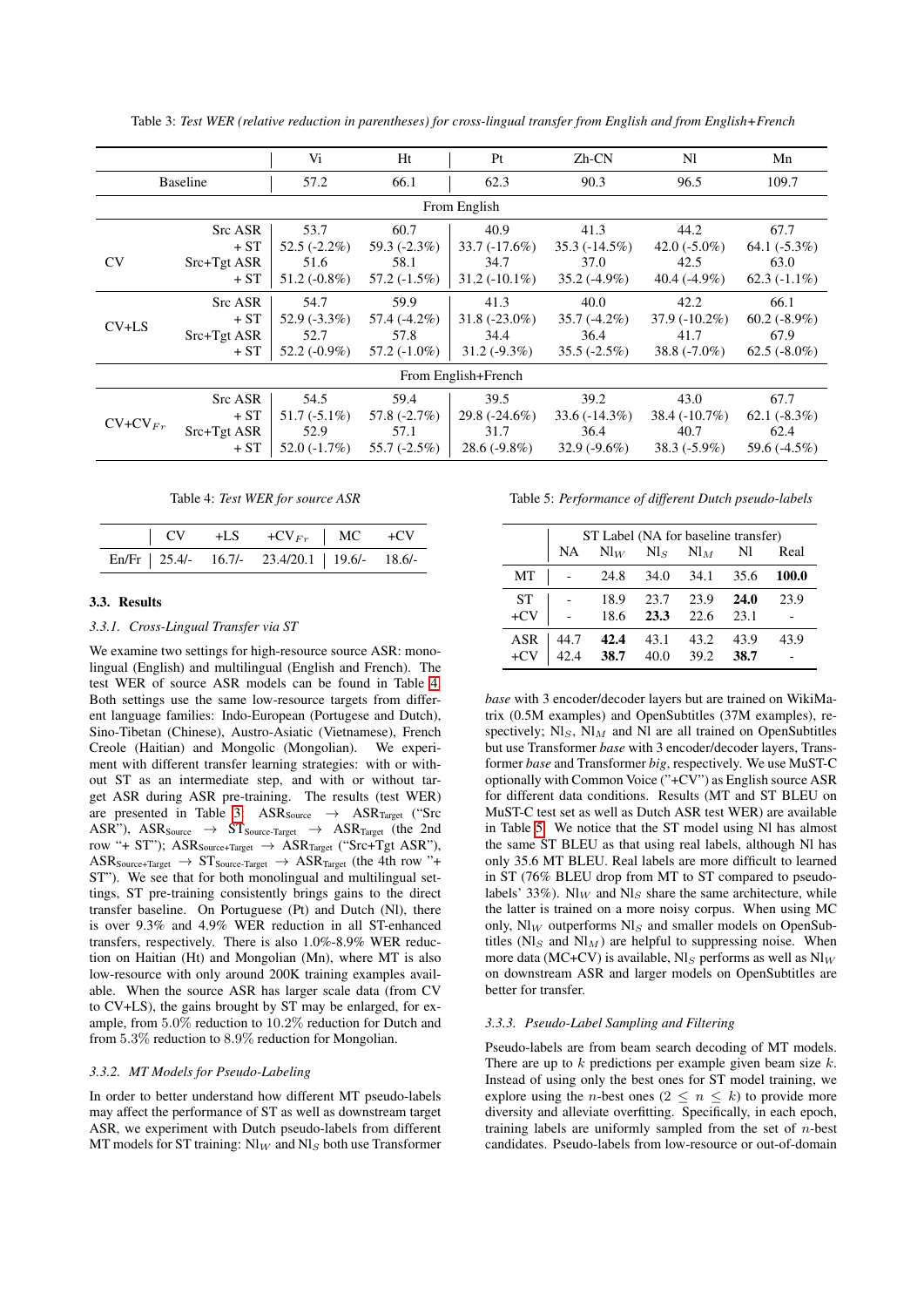<span id="page-3-8"></span>Table 6: *Test WER for transfers without ASR pre-training*

<span id="page-3-6"></span>

Figure 2: *Dev WER for Dutch (highest MT resource) and Mongolian (lowest MT resource) ASR pre-trained with ST using Nbest MT pseudo-labels (optionally with filtering).*

MT models may have low quality on some of the examples. We optionally filter 10% examples by confidence scores (lengthnormalized log likelihood) to reduce noisy labels. We experiment with Dutch (highest MT resource) and Mongolian (lowest MT resource) for different values of  $n (k = 5)$ . It can be seen from Figure [2](#page-3-6) that  $n$ -best pseudo-labels lead to lower dev WER in most of the cases and filtering helps significantly when MT is low-resource (Mongolian).

## *3.3.4. Effectiveness of ST Pre-training*

We introduce ST to the pipeline with the idea of bringing pretrained models closer to the target ones. In other words, we expect the  $ST_{Source-Target} \rightarrow ASR_{Target}$  transfer to be faster than the  $ASR_{Source} \rightarrow ASR_{Target}$  transfer. We examine the training accuracy curves for Vietnamese (highest resource) and Mongolian (lowest resource) to verify our hypothesis (see Figure [3\)](#page-3-7). We observe that the ST-enhanced transfer ("w/ ST") has substantially higher starting points (60 to 53 and 70 to 36) and keeps leading with a substantial gap throughout the training process.

#### *3.3.5. ST without ASR Pre-training*

Instead of using ST as an intermediate step during transfer, we can also train ST from scratch to simplify the transfer pipeline. We experiment with  $CV+CV_{Fr}$ , whose results can be found in Table [6.](#page-3-8) It is shown that the simplified ST-enhanced transfers can still outperform ASR-only ones in most of the cases, although the lack of ASR pre-training brings difficulties to ST model training.

# 4. Related Work

End-to-end models, such as CTC models and attention-based encoder-decoder models, work well for low-resource ASR [\[38\]](#page-4-31). It is known that multilingual training or pre-training with related languages improves low-resource end-to-end ASR significantly [\[16,](#page-4-9) [17,](#page-4-10) [18,](#page-4-11) [19\]](#page-4-12). Meta learning methods [\[39\]](#page-4-32) have recently been introduced to improve the efficiency of multi-

<span id="page-3-7"></span>

Figure 3: *Training accuracy curve for Vietnamese (highest resource) and Mongolian (lowest resource).*

lingual pre-training. Besides cross-lingual transfer learning, leveraging auxiliary data is another approach to improve lowresource ASR, for example, incorporating (synthetic) text translation data as additional inputs [\[21,](#page-4-14) [20,](#page-4-13) [22\]](#page-4-15) or co-training with weakly supervised data [\[40\]](#page-4-33) or text-to-speech (TTS) data [\[41\]](#page-4-34).

# 5. Conclusions

We show that cross-lingual (high-resource to lower-resource) transfer learning for end-to-end ASR can be improved by adding ST as an intermediate step. It makes transfer learning smoother in the two-step process and incorporates additional knowledge of the target language to improve model performance. It leverages only MT pseudo-labels but no expensive human labels to train ST and does not require high-resource MT training data. Currently, our approach is based on attentionbased encoder-decoder architecture. Our future work includes extending this transfer learning approach to other end-to-end architectures, such as CTC and RNN Transducer.

# 6. Acknowledgements

We thank Ann Lee, Yatharth Saraf, Chunxi Liu and Anne Wu for helpful discussions.

# 7. References

- <span id="page-3-0"></span>[1] I. Sutskever, O. Vinyals, and Q. V. Le, "Sequence to sequence learning with neural networks," in *Advances in neural information processing systems*, 2014, pp. 3104–3112.
- <span id="page-3-1"></span>[2] D. Bahdanau, K. Cho, and Y. Bengio, "Neural machine translation by jointly learning to align and translate," *arXiv preprint arXiv:1409.0473*, 2014.
- <span id="page-3-2"></span>[3] C.-C. Chiu, T. N. Sainath, Y. Wu, R. Prabhavalkar, P. Nguyen, Z. Chen, A. Kannan, R. J. Weiss, K. Rao, E. Gonina, N. Jaitly, B. Li, J. Chorowski, and M. Bacchiani, "State-of-the-art speech recognition with sequence-to-sequence models," 2017.
- <span id="page-3-3"></span>[4] D. S. Park, W. Chan, Y. Zhang, C.-C. Chiu, B. Zoph, E. D. Cubuk, and Q. V. Le, "Specaugment: A simple data augmentation method for automatic speech recognition," *arXiv preprint arXiv:1904.08779*, 2019.
- <span id="page-3-4"></span>[5] G. Synnaeve, Q. Xu, J. Kahn, E. Grave, T. Likhomanenko, V. Pratap, A. Sriram, V. Liptchinsky, and R. Collobert, "End-toend asr: from supervised to semi-supervised learning with modern architectures," *arXiv preprint arXiv:1911.08460*, 2019.
- <span id="page-3-5"></span>[6] A. Graves, S. Fernández, F. Gomez, and J. Schmidhuber, "Connectionist temporal classification: labelling unsegmented sequence data with recurrent neural networks," in *Proceedings of the 23rd international conference on Machine learning*, 2006, pp. 369–376.